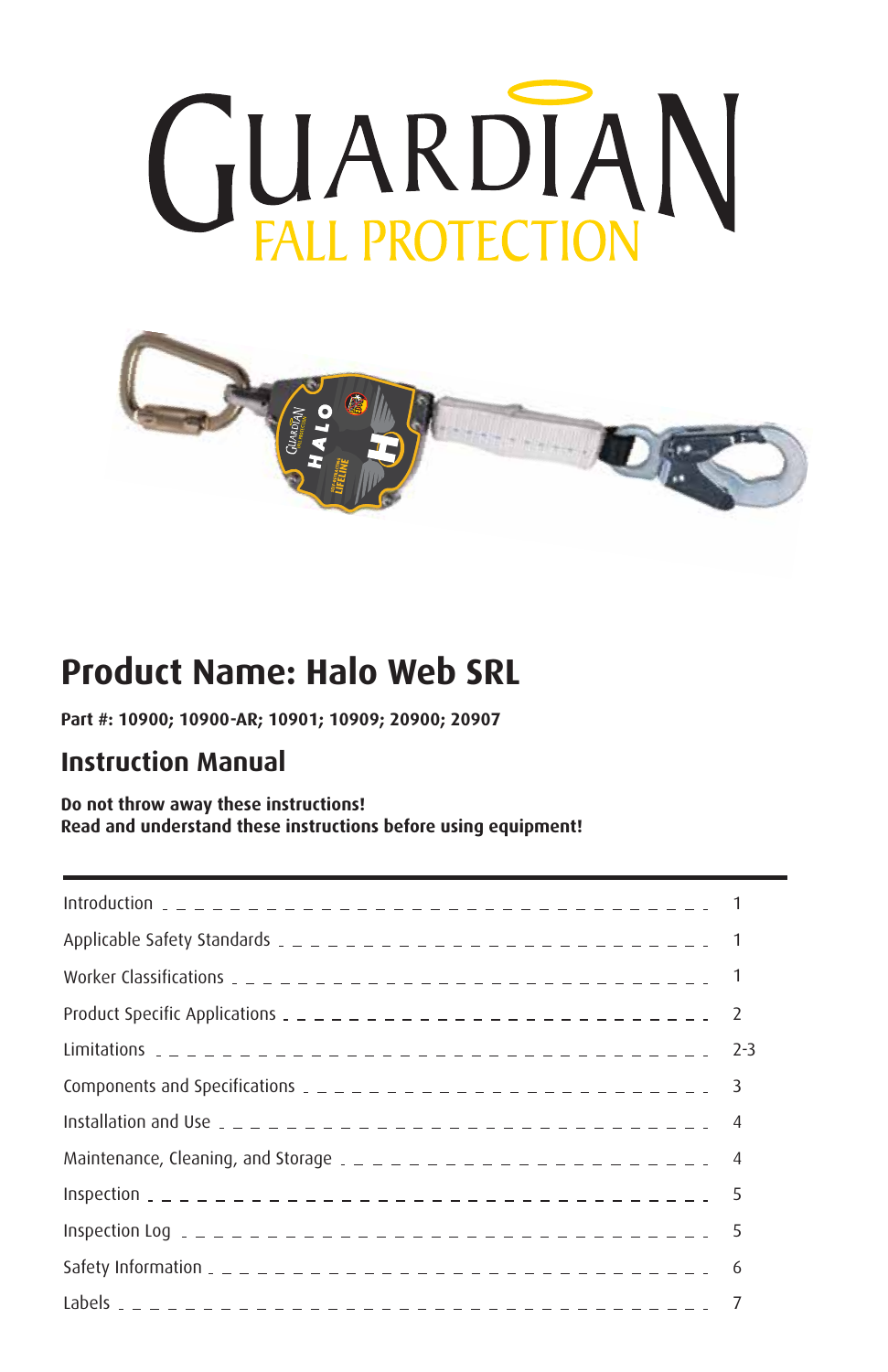Guardian Fall Protection 6305 S. 231st St., Kent, W



# **Introduction**

Thank you for purchasing a Guardian Fall Protection Halo Web SRL. This manual must be read and understood in its entirety, and used as part of an employee training program as required by OSHA or any applicable state agency.

This and any other included instructions must be made available to the user of the equipment. The user must understand how to safely and effectively use the Halo Web SRL, and all fall safety equipment used in combination with the Halo Web SRL.

| <b>User Information</b> |  |  |  |  |  |  |
|-------------------------|--|--|--|--|--|--|
| Date of First Use:      |  |  |  |  |  |  |
| Serial #:<br>Trainer:   |  |  |  |  |  |  |
| User:                   |  |  |  |  |  |  |

# **Applicable Safety Standards**

When used according to instruction specifications, this product meets or exceeds all applicable OSHA 1926 Subpart M, OSHA 1910, ANSI Z359.14-2014, and ANSI A10.32-2012 standards for fall protection. Applicable standards and regulations depend on the type of work being done, and also might include state-specific regulations. Consult regulatory agencies for more information on personal fall arrest systems and associated components.

#### **Worker Classifications**



**! CAUTION** Understand the following definitions of those who work near or who may be exposed to fall hazards.

**Qualified Person:** A person with an accredited degree or certification, and with extensive experience or sufficient professional standing, who is considered proficient in planning and reviewing the conformity of fall protection and rescue systems.

**Competent Person:** A highly trained and experienced person who is ASSIGNED BY THE EMPLOYER to be responsible for all elements of a fall safety program, including, but not limited to, its regulation, management, and application. A person who is proficient in identifying existing and predictable fall hazards, and who has the authority to stop work in order to eliminate hazards.

**Authorized Person:** A person who is assigned by their employer to work around or be subject to potential or existing fall hazards.

**It is the responsibility of a Qualified or Competent person to supervise the job site and ensure all applicable safety regulations are complied with.**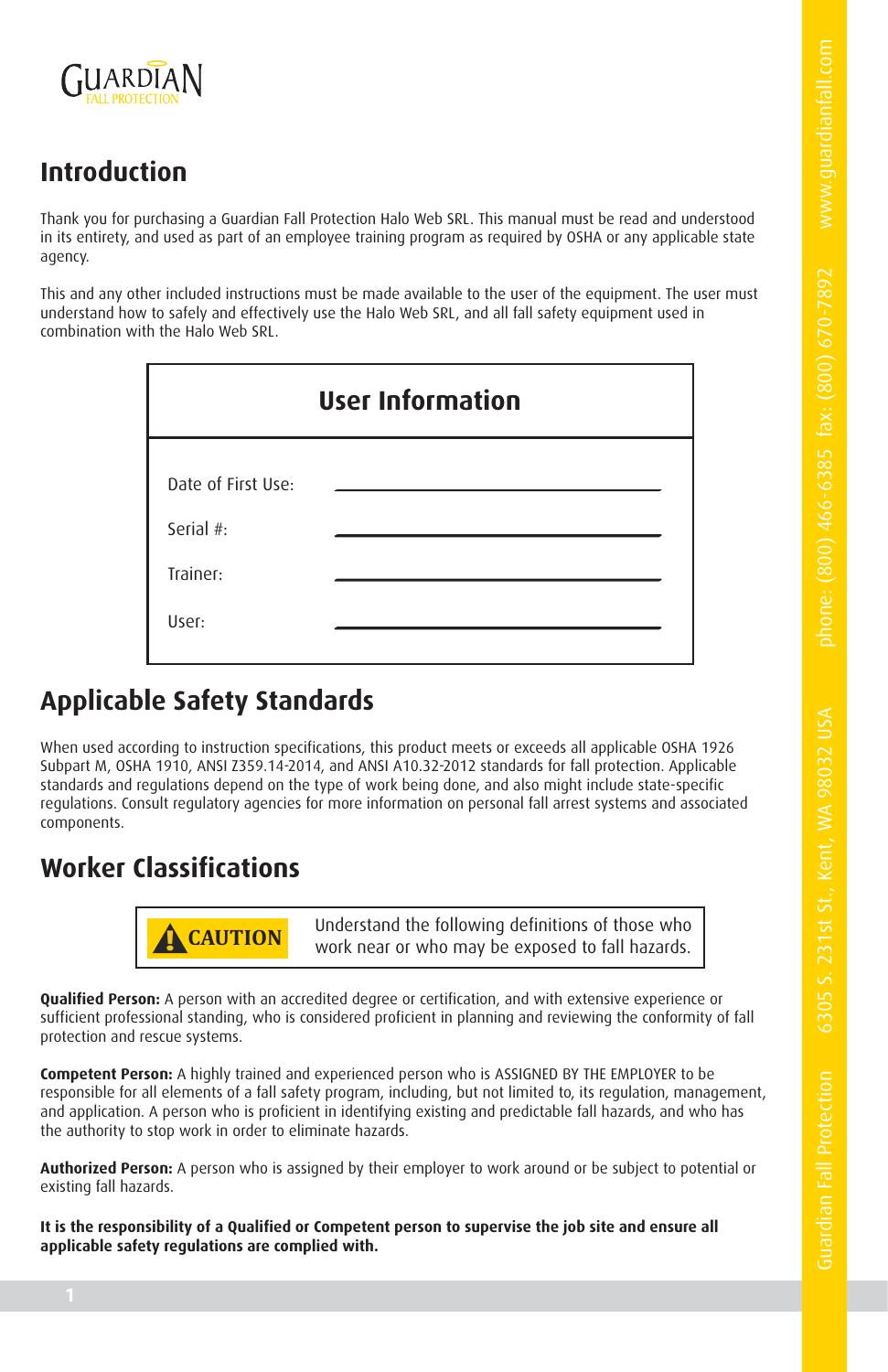

# **Product Specific Applications**

**! WARNING** Use of equipment in unintended applications may result in serious injury or death. Maximum 1 attachment per connection point.

**Personal Fall Arrest:** Halo Web SRL may be used in Personal Fall Arrest applications as a component of a MAXIMUM 1 Personal Fall Arrest System (PFAS). Structure must withstand loads applied in the directions permitted by the system of at least 5,000 lbs. No free fall is permitted. SRL must always be positioned at or above harness dorsal D-ring AND at or below anchor point. Applicable D-ring: Dorsal.



**Restraint:** Halo Web SRL may be used in Restraint applications. Restraint systems prevent workers from reaching the leading edge of a fall hazard. Always account for fully deployed length of lanyard/SRL. Structure must withstand loads applied in the directions permitted by the system of at least 1,000 lbs. No free fall is permitted. Restraint systems may only be used on surfaces with slopes up to 4/12 (vertical/horizontal). Applicable D-rings: Dorsal, Chest, Side, Shoulder.

> **For all applications: worker weight capacity range (including all clothing, tools, and equipment) is 130-310 lbs.\***

**\* Maximum capacity may be increased to 420 lbs. if used in combination with Guardian Shock Absorber Extension (part # 01205).**

#### **Limitations**

**Fall Clearance:** There must be sufficient clearance below the anchorage connector to arrest a fall before the user strikes the ground or an obstruction. When calculating fall clearance, account for a MINIMUM 3' safety factor, deceleration distance, user height, length of lanyard/SRL, harness stretch, and all other applicable factors.

#### **Diagram shown is an example fall clearance calculation ONLY.**

**Swing Falls:** Prior to installation or use, make considerations for eliminating or minimizing all swing fall hazards. Swing falls occur when the anchor is not directly above the location where a fall occurs. Always work as close to in line with the anchor point as possible. Swing falls significantly increase the likelihood of serious injury or death in the event of a fall.

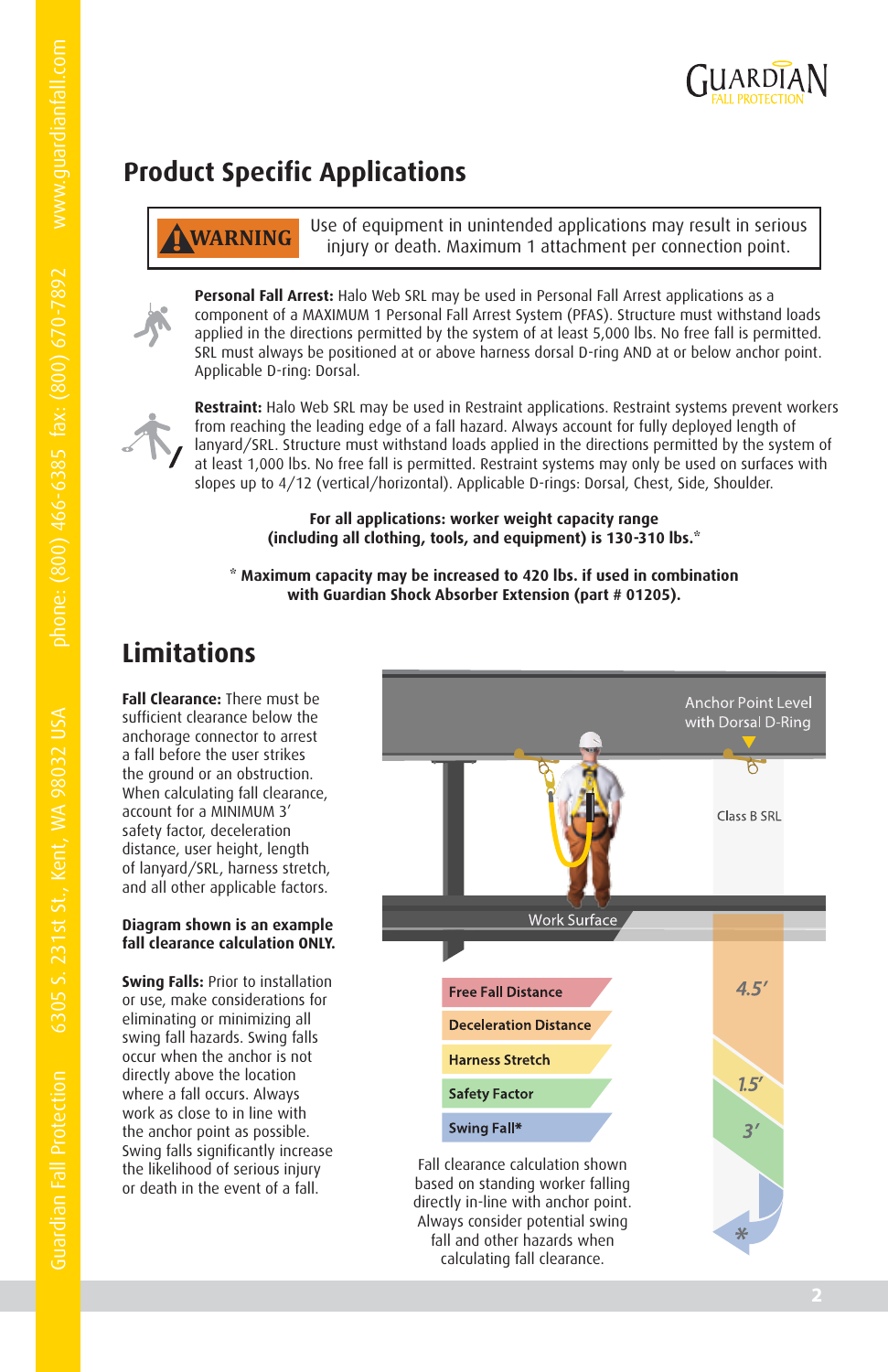

**Compatibility:** When making connections with Halo Web SRL, eliminate all possibility of roll-out. Roll-out occurs when interference between a hook and the attachment point causes the hook gate to unintentionally open and release. All connections must be selected and deemed compatible with Halo Web SRL by a Competent Person. All connector gates must be self-closing and self-locking, and withstand minimum loads of 3,600 lbs. See the following for examples of compatible/incompatible connections:

Connector closed and locked to D-ring. **OK.**

Two connectors to same D-ring. **NO.**

Incompatible or irregular application, which may increase risk of roll-out. **NO.**

Two or more







Connector to integral lanyard. **NO.**



Connector directly to webbing. **NO.**





Connector directly to horizontal lifeline. **NO.**

snap hooks or carabiners connected to each other. **NO.**

## **Components and Specifications**

Made from some or all of the following components: galvanized steel, stainless steel, aluminum, zinc-plated steel, polyester, and Dyneema.

Class B SRL. Average arrest force: 900 lbs. Maximum arrest force:1,800 lbs. Maximum deceleration distance: 54".



| Part #   | Length         | <b>Description</b>                                                      |  |  |  |  |  |  |
|----------|----------------|-------------------------------------------------------------------------|--|--|--|--|--|--|
| 10900    | 11'            | 1" Nylon Webbing w/Carabiner, Swivel Top, & Snap Hook                   |  |  |  |  |  |  |
| 10900-AR | 11'            | 1" Nylon Webbing w/Aluminum Carabiner, Swivel Top, & Aluminum Snap Hook |  |  |  |  |  |  |
| 10901    | 11'            | 1" Nylon Webbing w/Carabiner, Swivel Top, & Rebar Hook                  |  |  |  |  |  |  |
| 10909    | 20'            | 1" Nylon Webbing w/Carabiner, Swivel Top, & Snap Hook                   |  |  |  |  |  |  |
| 20900    | $\mathcal{R}'$ | 1" Nylon Webbing w/Carabiner, Swivel Top, & Snap Hook                   |  |  |  |  |  |  |
| 20907    | $\mathcal{I}'$ | 1" Nylon Webbing w/Carabiner, Swivel Top, & Snap Hook                   |  |  |  |  |  |  |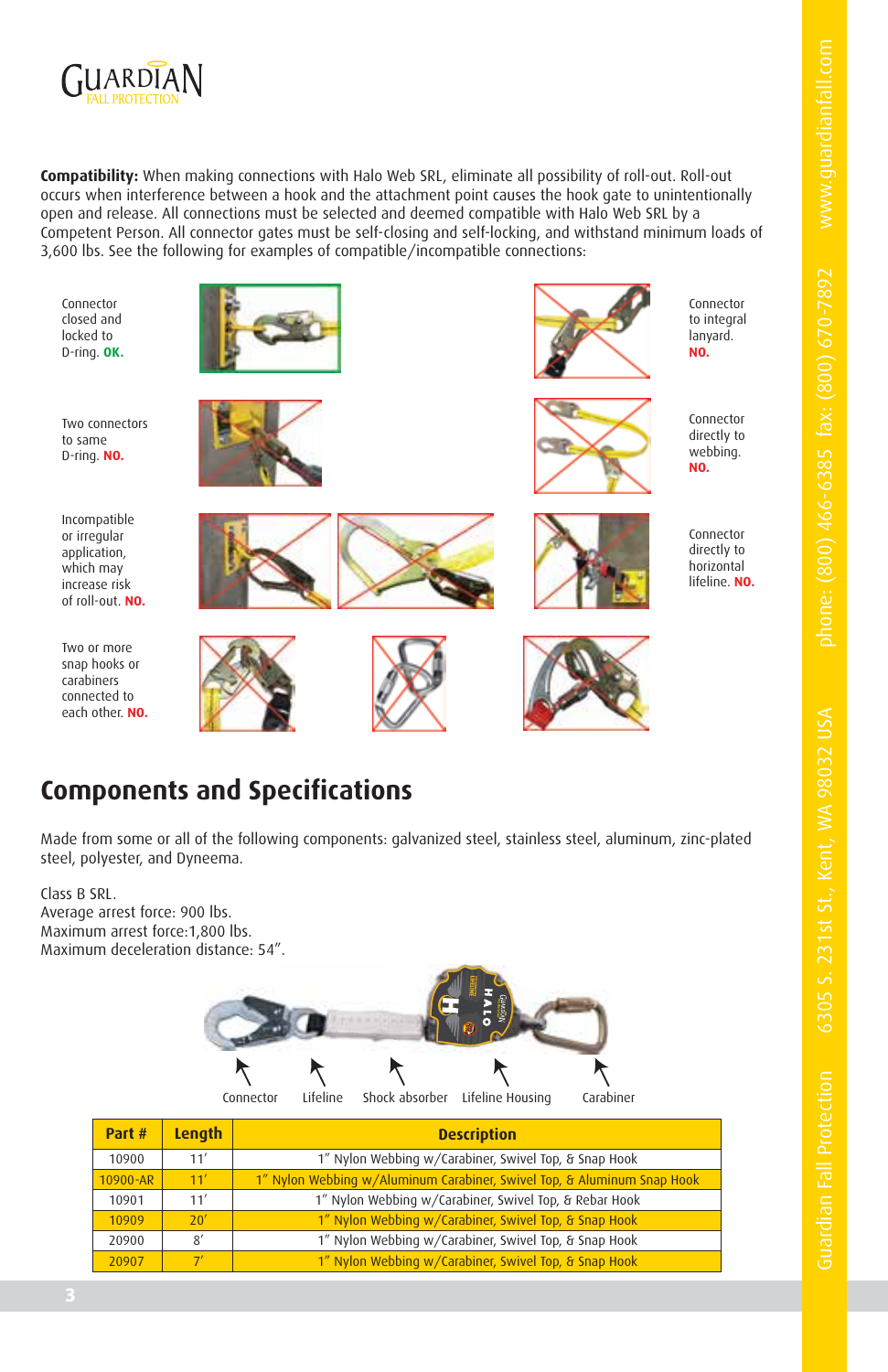

#### **Installation and Use**

**Guardian Fall Protection Halo Web SRL MUST NEVER be used in Leading Edge (LE) applications.**

**No free fall is allowed.**

**ALWAYS avoid lifeline contact with sharp or abrasive edges and surfaces.**

1. All components of PFAS must be selected and deemed compatible with Halo Web SRL by a Competent Person.

2. Ensure structure to which Halo Web SRL is to be attached, and on which work is to be performed, is free of all hazards, including, but not limited to, debris, rot, rust, sharp or abrasive edges and surfaces, and hazardous materials.

3. Halo Web SRLs may be used in either mobile or stationary applications. **SRL must always be positioned at or above harness dorsal D-ring AND at or below anchor point (from a standing position).**

4. For stationary applications, attach Halo Web SRL carabiner to selected anchorage connector, and attach snap hook to applicable harness D-ring.

5. For mobile applications, attach Halo Web SRL carabiner to harness Dorsal D-ring, and attach snap hook to selected anchorage connector.

\*If using Halo Web SRL with rebar hook configuration, SRL carabiner must ALWAYS be attached to harness dorsal D-ring, and rebar hook must ALWAYS be connected to compatible structural rebar.

6. Ensure 100% tie-off will be maintained at all times, which may require the use of a back-up or supplementary fall protection system.



## **Maintenance, Cleaning, and Storage**

If Halo Web SRL fails inspection in any way, immediately remove it from service, and contact Guardian to inquire about its return or repair.

Cleaning after use is important for maintaining the safety and longevity of Halo Web SRL. Remove all dirt, corrosives, and contaminants from Halo Web SRL before and after each use. If Halo Web SRL cannot be cleaned with plain water, use mild soap and water, then rinse and wipe dry. NEVER clean Halo Web SRL with corrosive substances.

When not in use, store equipment where it will not be affected by heat, light, excessive moisture, chemicals, or other degrading elements.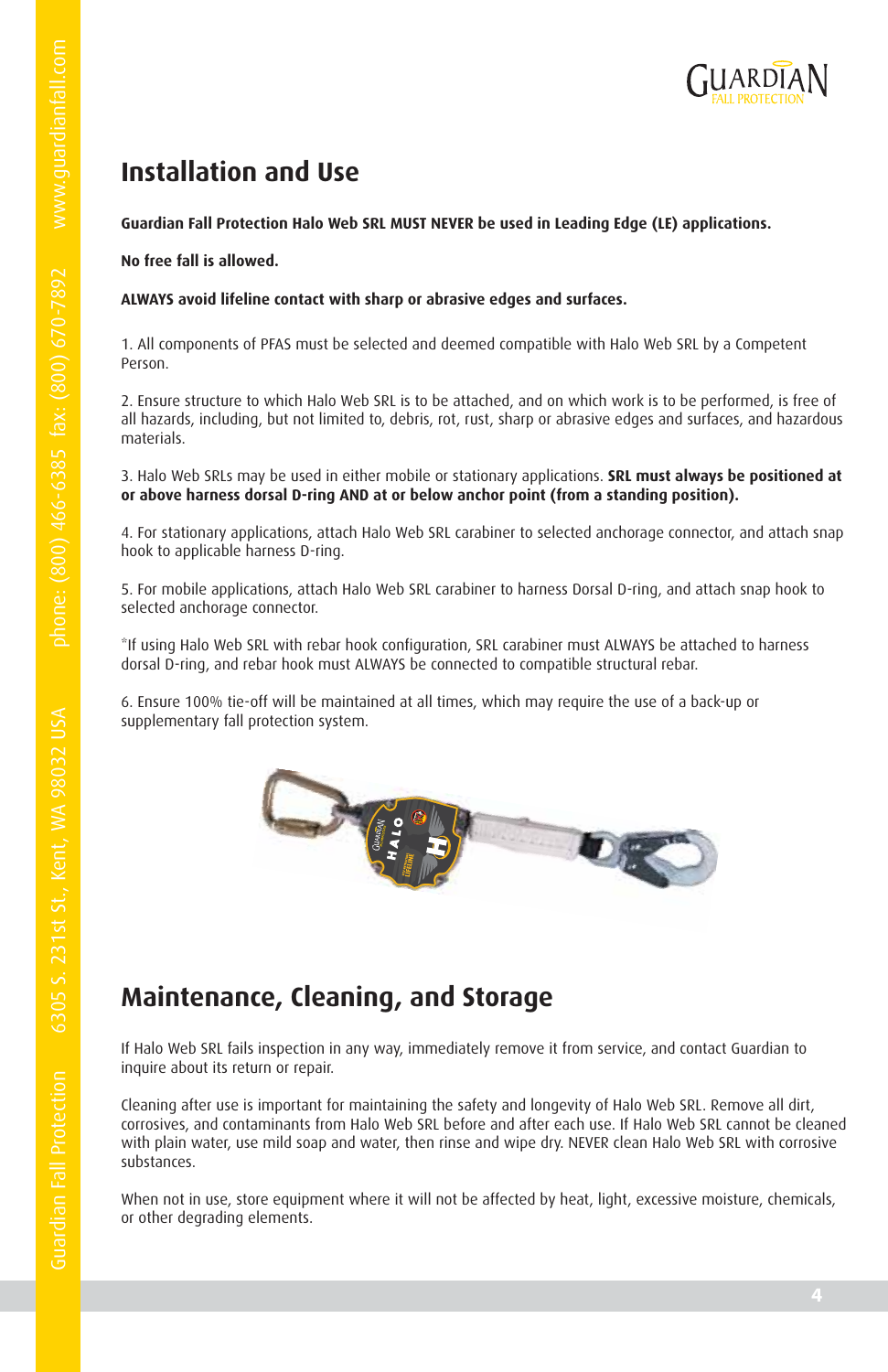Guardian Fall Protection 6305 S. 231st St., Kent, W



#### **Inspection**

Prior to EACH use, inspect SRLs for deficiencies, including, but not limited to, corrosion, deformation, pits, burrs, rough surfaces, sharp edges, cracking, rust, paint buildup, excessive heating, alteration, broken stitching, fraying, bird-caging, and missing or illegible labels. Inspect full length of lifeline. IMMEDIATELY remove SRL from service if defects or damage are found.

Prior to EACH use, check lifeline retraction by pulling out a minimum 4' and allowing it to retract under light tension; lifeline must retract completely. Pull lifeline sharply to test braking function; brakes must engage. Check shock pack for signs of deployment. IMMEDIATELY remove from service if SRL does not function properly, of if any evidence exists of exposure to forces of fall arrest.

Ensure that applicable work area is free of all damage, including, but not limited to, debris, rot, rust, decay, cracking, and hazardous materials. Ensure that selected work area will support the application-specific minimum loads set forth in this instruction manual. Work area MUST be stable.

Every 6 months, a Competent Person other than the user must inspect SRLs. **Competent Person inspections MUST be recorded in inspection log in instruction manual and on equipment inspection grid label. The Competent Person must sign their initials in the box corresponding to the month and year the inspection took place.**

During inspection, consider all applications and hazards SRLs have been subjected to.

#### **Inspection Log**

Date of First Use:

**Product lifetime is indefinite, as long as product passes all inspection requirements. User must inspect prior to EACH use. Competent Person other than user must complete formal inspection at least every 6 months. Competent Person to inspect and initial.**

**This inspection log must be specific to one Halo Web SRL. Separate inspection logs must be used for each Halo Web SRL. All inspection records must be made visible and available to all users at all times.**

|           | J. | $\mathbf{F}$ | $ \mathbf{M} \mathbf{A} $ | $ \mathbf{M} \mathbf{J} \mathbf{J} \mathbf{A} \mathbf{S} \mathbf{O} \mathbf{N}$ |  |  |  |  |
|-----------|----|--------------|---------------------------|---------------------------------------------------------------------------------|--|--|--|--|
| YR        |    |              |                           |                                                                                 |  |  |  |  |
| YR        |    |              |                           |                                                                                 |  |  |  |  |
| <b>YR</b> |    |              |                           |                                                                                 |  |  |  |  |
| YR        |    |              |                           |                                                                                 |  |  |  |  |
| YR.       |    |              |                           |                                                                                 |  |  |  |  |

**If equipment fails inspection IMMEDIATELY REMOVE FROM SERVICE.**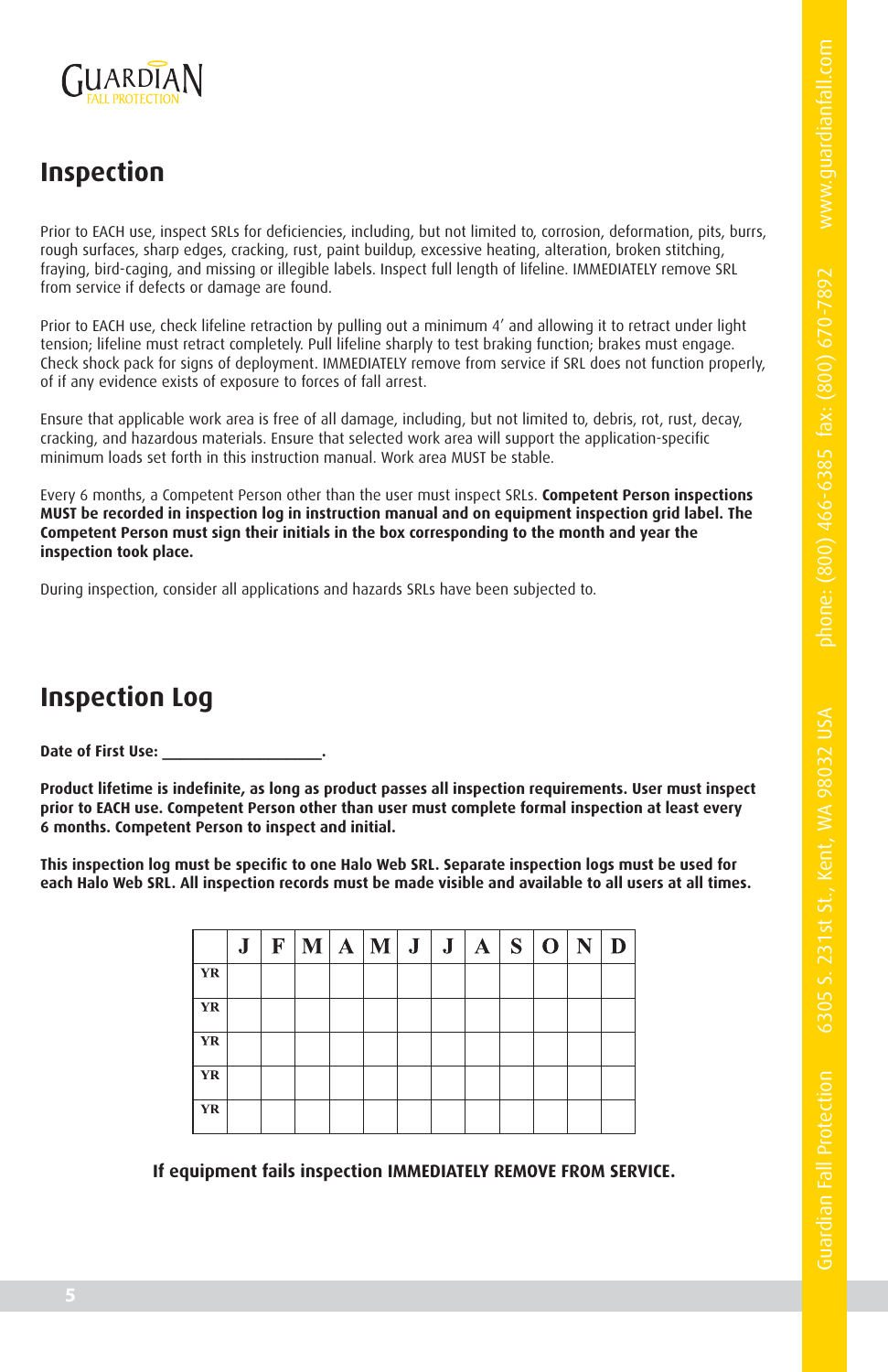

## **Safety Information**



Failure to understand and comply with safety regulations may result in serious injury or death. Regulations included herein are not all-inclusive, are for reference only, and are not intended to replace a Competent Person's judgment or knowledge of federal or state standards.

Do not alter equipment. Do not misuse equipment.

Workplace conditions, including, but not limited to, flame, corrosive chemicals, electrical shock, sharp objects, machinery, abrasive substances, weather conditions, and uneven surfaces, must be assessed by a Competent Person before fall protection equipment is selected.

The analysis of the workplace must anticipate where workers will be performing their duties, the routes they will take to reach their work, and the potential and existing fall hazards they may be exposed to. Fall protection equipment must be chosen by a Competent Person. Selections must account for all potential hazardous workplace conditions. All fall protection equipment should be purchased new and in an unused condition.

Fall protection systems must be selected and installed under the supervision of a Competent Person, and used in a compliant manner. Fall protection systems must be designed in a manner compliant with all federal, state, and safety regulations. Forces applied to anchors must be calculated by a Competent Person.

Unless explicitly stated otherwise, the maximum allowable free fall distance for lanyards must not exceed 6'.

Class B SRLs must arrest falls within 54".

Harnesses and connectors selected must be compliant with manufacturer's instructions, and must be of compatible size and configuration. Snap hooks, carabiners, and other connectors must be selected and applied in a compatible fashion. All risk of disengagement must be eliminated. All snap hooks and carabiners must be self-locking and self-closing, and must never be connected to each other.

A pre-planned rescue procedure in the case of a fall is required. The rescue plan must be project-specific. The rescue plan must allow for employees to rescue themselves, or provide an alternative means for their prompt rescue. Store rescue equipment in an easily accessible and clearly marked area.

Training of Authorized Persons to correctly erect, disassemble, inspect, maintain, store, and use equipment must be provided by a Competent Person. Training must include the ability to recognize fall hazards, minimize the likelihood of fall hazards, and the correct use of personal fall arrest systems.

NEVER use fall protection equipment of any kind to hang, lift, support, or hoist tools or equipment, unless explicitly certified for such use.

Equipment subjected to forces of fall arrest must immediately be removed from use.

Age, fitness, and health conditions can seriously affect the worker should a fall occur. Consult a doctor if there is any reason to doubt a user's ability to withstand and safely absorb fall arrest forces or perform set-up of equipment. Pregnant women and minors must not use this equipment.

Physical harm may still occur even if fall safety equipment functions correctly. Sustained post-fall suspension may result in serious injury or death. Use trauma relief straps to reduce the effects of suspension trauma.